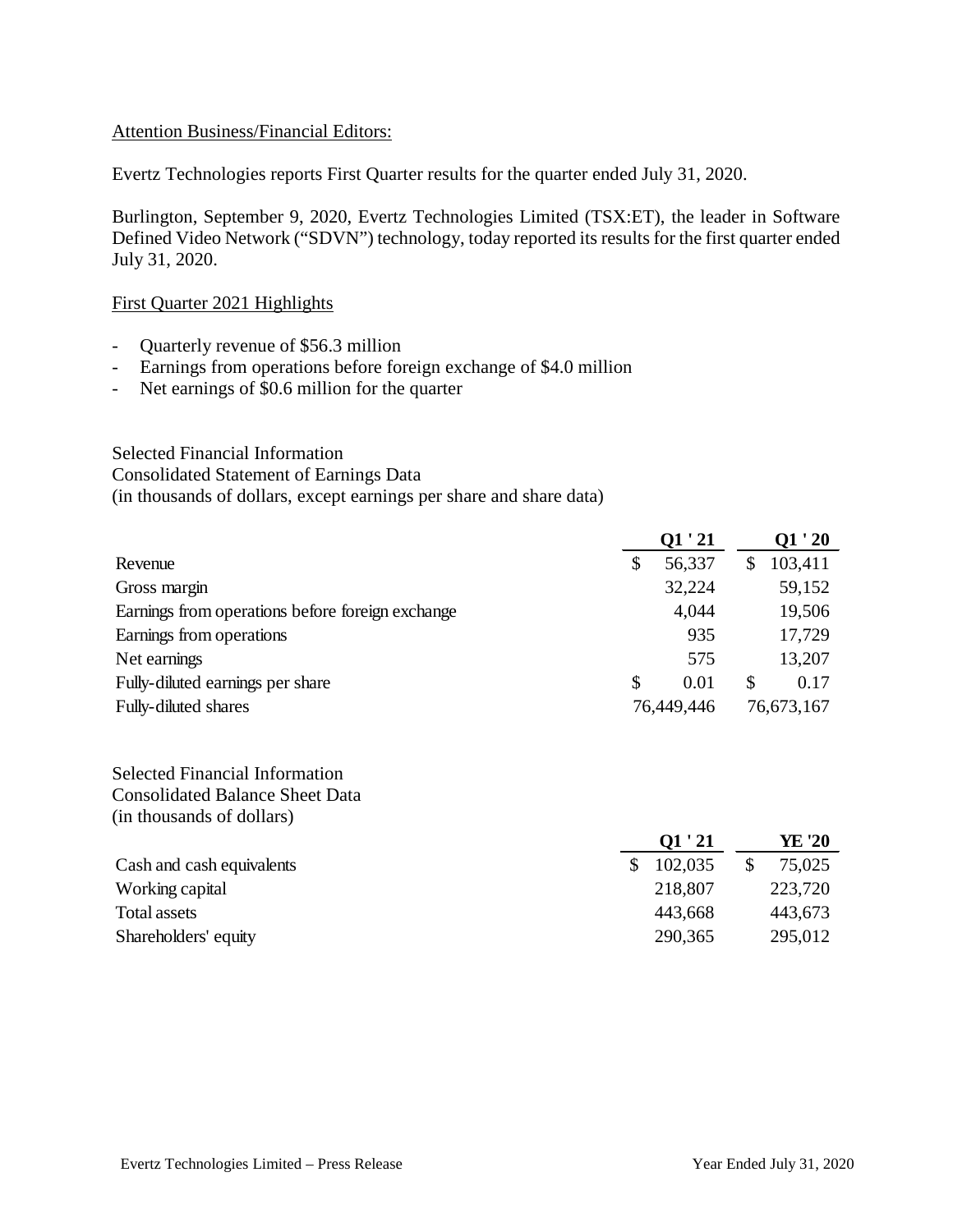# Revenue

For the quarter ended July 31, 2020, revenues were \$56.3 million compared to revenues of \$103.4 million for the quarter ended July 31, 2019. For the quarter, revenues in the United States/Canada region were \$35.9 million compared to \$74.0 million in the same quarter last year. The International region had revenues of \$20.4 million compared to \$29.4 million in the same quarter last year.

# Gross Margin

For the quarter ended July 31, 2020, gross margin was \$32.2 million as compared to \$59.2 million in the same quarter last year. Gross margin percentage was approximately 57.2% as compared to 57.2% in the quarter ended July 31, 2019.

## Earnings

For the quarter ended July 31, 2020, net earnings were \$0.6 million as compared to \$13.2 million in the corresponding period last year.

For the quarter ended July 31, 2020, earnings per share on a fully-diluted basis were \$0.01 as compared to \$0.17 in the corresponding period last year.

## Operating Expenses

For the quarter ended July 31, 2020, selling and administrative expenses were \$11.9 million as compared to \$16.3 million for the quarter ended July 31, 2019.

For the quarter ended July 31, 2020, gross research and development expenses were \$16.6 million as compared to \$22.7 million for the quarter ended July 31, 2019.

#### Liquidity and Capital Resources

The Company's working capital as at July 31, 2020 was \$218.8 million as compared to \$223.7 million on April 30, 2020.

Cash was \$102.0 million as at July 31, 2020 as compared to \$75.0 million on April 30, 2020.

Cash generated from operations was \$36.3 million for the quarter ended July 31, 2020 as compared to \$7.9 million for the quarter ended July 31, 2019. Before taking into account taxes and the changes in non-cash working capital and current taxes, the Company generated \$4.1 million from operations for the quarter ended July 31, 2020 compared to \$18.5 million for the same period last year.

For the quarter, the Company used \$1.8 million for investing activities.

For the quarter ended, the Company used cash in financing activities of \$8.3 million which was principally a result of the payment of dividends of \$6.9 million.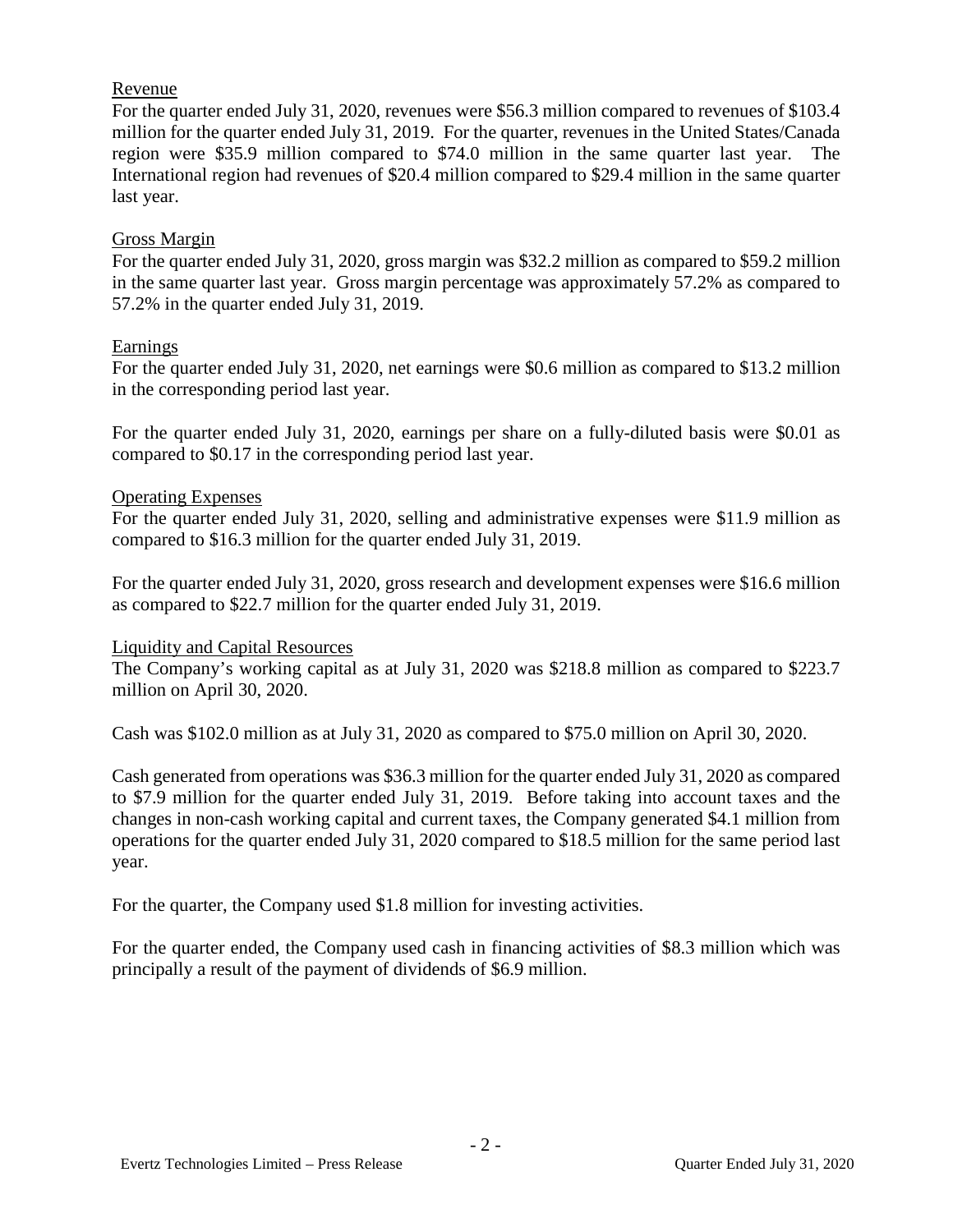# Shipments and Backlog

At the end of August 2020, purchase order backlog was in excess of \$118 million and shipments during the month of August 2020 were \$36 million.

## Dividend Declared

Evertz Board of Directors declared a regular quarterly dividend on September 9, 2020 of \$0.09 per share.

The dividend is payable to shareholders of record on September 18, 2020 and will be paid on or about September 25, 2020.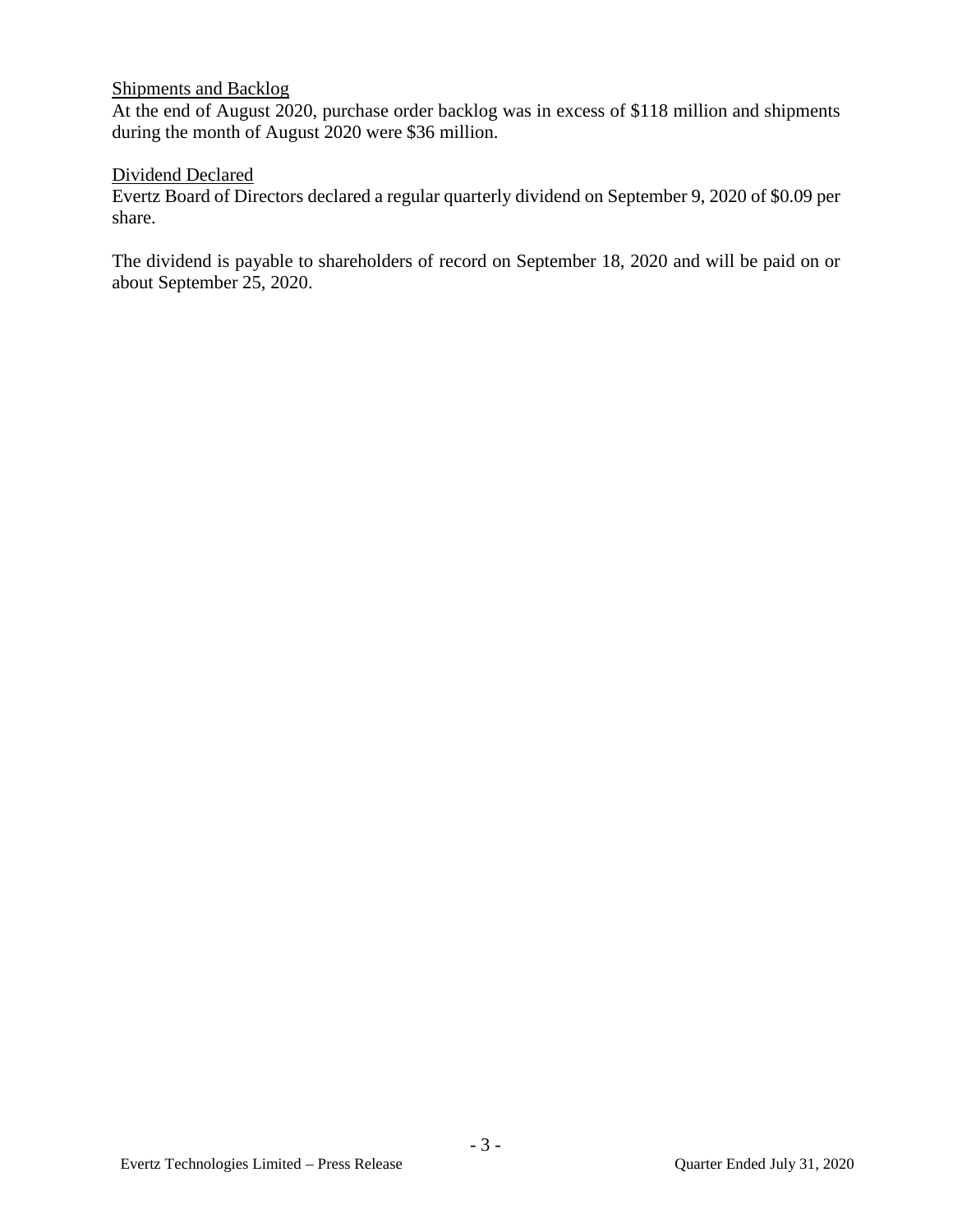# **Selected Consolidated Financial Information**

(in thousands of dollars, except earnings per share and percentages)

|                                                       | Three months ended   |    | Three months ended   |  |  |
|-------------------------------------------------------|----------------------|----|----------------------|--|--|
|                                                       | <b>July 31, 2020</b> |    | <b>July 31, 2019</b> |  |  |
| Revenue                                               | \$<br>56,337         | \$ | 103,411              |  |  |
| Cost of goods sold                                    | 24,113               |    | 44,259               |  |  |
| Gross margin                                          | \$<br>32,224         | \$ | 59,152               |  |  |
| Expenses                                              |                      |    |                      |  |  |
| Selling and administrative                            | 11,920               |    | 16,330               |  |  |
| General                                               | 895                  |    | 894                  |  |  |
| Research and development                              | 16,576               |    | 22,694               |  |  |
| Investment tax credits                                | (1,485)              |    | (2,003)              |  |  |
| Share based compensation                              | 274                  |    | 1,731                |  |  |
| Foreign exchange loss                                 | 3,109                |    | 1,777                |  |  |
|                                                       | 31,289               |    | 41,423               |  |  |
| Earnings before undernoted                            | \$<br>935            | \$ | 17,729               |  |  |
| Finance income                                        | 93                   |    | 451                  |  |  |
| Finance costs                                         | (351)                |    | (463)                |  |  |
| Other income and expenses                             | 108                  |    | 41                   |  |  |
| Earnings before income taxes                          | \$<br>785            | \$ | 17,758               |  |  |
| Provision for (recovery of) income taxes              |                      |    |                      |  |  |
| Current                                               | 1,407                |    | 3,567                |  |  |
| Deferred                                              | (1, 197)             |    | 984                  |  |  |
|                                                       | \$<br>210            | \$ | 4,551                |  |  |
|                                                       |                      |    |                      |  |  |
| Net earnings for the period                           | \$<br>575            | \$ | 13,207               |  |  |
| Net earnings attributable to non-controlling interest | 90                   |    | 130                  |  |  |
| Net earnings attributable to shareholders             | 485                  |    | 13,077               |  |  |
| Net earnings for the period                           | \$<br>575            | \$ | 13,207               |  |  |
| Earnings per share:                                   |                      |    |                      |  |  |
| <b>Basic</b>                                          | \$<br>0.01           | \$ | 0.17                 |  |  |
| Diluted                                               | \$<br>0.01           | \$ | 0.17                 |  |  |
|                                                       |                      |    |                      |  |  |
| Consolidated Balance Sheet Data                       | As at                |    | As at                |  |  |
|                                                       | <b>July 31, 2020</b> |    | April 30, 2020       |  |  |
| Cash and marketable securities                        | \$<br>102,035        | \$ | 75,025               |  |  |
| Inventory                                             | \$<br>163,059        | \$ | 161,985              |  |  |
| Working capital                                       | \$<br>218,807        | \$ | 223,720              |  |  |
| Total assets                                          | \$<br>443,668        | \$ | 443,673              |  |  |
| Shareholders' equity                                  | \$<br>290,365        | \$ | 295,012              |  |  |
| Number of common shares outstanding:                  |                      |    |                      |  |  |

| Basic                                          | 76,449,446 | 76,449,446 |
|------------------------------------------------|------------|------------|
| Fully-diluted                                  | 82,015,946 | 78,077,946 |
| Weighted average number of shares outstanding: |            |            |
| Basic                                          | 76,449,446 | 76,624,706 |
| Fully-diluted                                  | 76,449,446 | 76,642,787 |

# Forward-Looking Statements